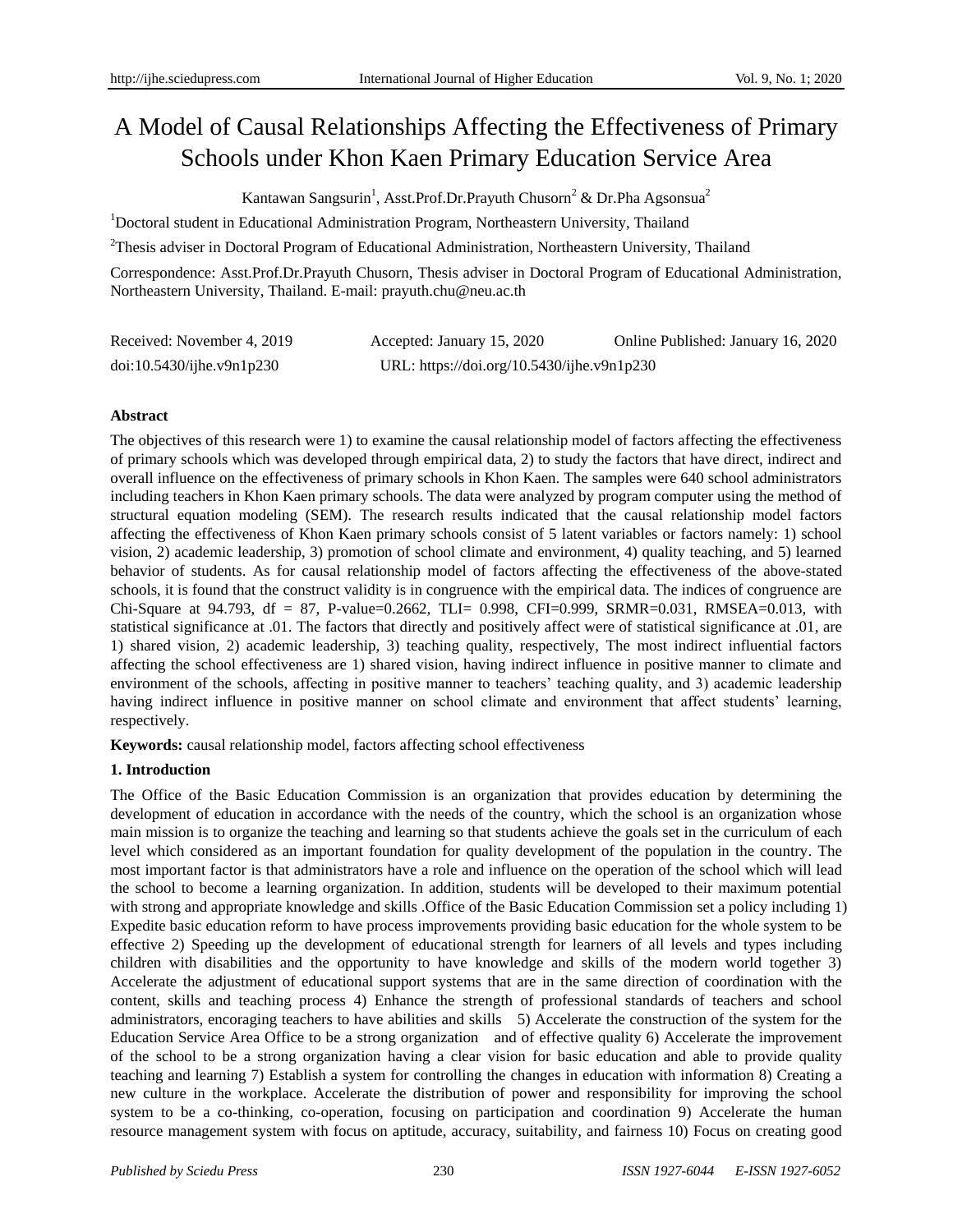citizens who are alert and able to live with others in the multicultural society and enable education to solve important social problems 11) Create measures to improve the quality of schools, develop those lagging behind and small quality schools that are now losing students, and opportunity in education. (Office of the Basic Education Commission, 2015). The Secretariat of the Education Council has been following up and evaluating educational reform since 2009, there has been a problem that needs to be improved, developed and continued for the school's effectiveness. The most of them are schools in the northeastern region. (Secretariat of the Council of Education, 2009).

# **2. Literature Reviews**

The effectiveness of the school is about the success of job performance. In addition, the indicators of school effectiveness are the ability to produce students with high academic achievement job satisfaction of teachers, professional development and teaching quality of teachers, and the ability to adjust and develop the school to suit the environment which is consistent with the concept of Mott (Mott, 1972). Dictionary of Merriam-webster (2001) defined that (1) the effectiveness is the sequent result from certitude decision, needs, readiness or tendency to create the quality or Competency Levels, (2) the effectiveness is the sequent result of process which was analyzed between the cost of production and (3) the proportion of energy usage which was worth on operating system as well as efficiency set. These definitions are accorded to the views of many educators, such as Cowan (1983) starting that the efficiency is the proportion between possible or ideal results, Gibson, Ivancevich and Donelly (2000) considered efficiency is the proportion between products and cost units on utmost product units which were considered some inputs as budget, man, material in regarding the efficiency is one component of effectiveness. Drucker Donelly (1983:cited Wirot Sanrattana, 2011) explained two key components of performance which are capability in resource utilization of transforming process to achieve organizational goals appropriately and completion (do the right things and goal attainment). Greenberg, Jefald (2004) defined that the effectiveness is the capability which drives missions for achieving goal and successful task as well as creating one result or more aligning with objectives. These results are the consequence from decision making and sequence performance which are aim setting, decision making on practice. Likewise, effectiveness is the result from organizational process or capability level to attain objective outcome. From the definition of various field educators had many variety of views such as the economists rather have focused on the quality or quantity of output, so effectiveness often be explained as a new invention amount of organization. While the social scientist have the views on the quality of life,etc. On the other hand, the educators have focus on the quality of education which is the quality of learner following curriculum goal. Reasonably, effectiveness is involved two key words of result achievements as outputs and outcomes, then the school effectiveness evaluation have to compare between objectives or goals and achievements based on aims or goals of school. Therefore, the leaders of organization desire to attain effectiveness of performance more than anything else.

In conclusion, the research author has a viewpoint on "effectiveness" as the success or objective and goal accomplishment of school on outputs and outcomes. The school effectiveness is the success indicator of school which are interested by administrative educators and people in general, then the author has presented as follows, Lunenburg; & Ornstein. (2004) proposed the methods to consider whether or not the school effectiveness school by the school effectiveness principle as the achievements of student which were focus on two common indicators 1) comparing between the expected achievement and exist achievement of students, 2) analyzing the achievement of learners whether or not, income comparing the scores between the same kind of schools in term of the same social class and income of parents, 4) comparing the groups of student on gender and social class, 5) analyzing on most of high grade and kurtosis and skewness of achievement levels ; furthermore, there are some criteria set to measure the school effectiveness as follows ;

1. Security, cleanliness and orderliness of school.

2. Understanding of school mission of all of teachers have involved and the organizational objective clearly known, task priority, measure and assessment process and collective responsibility.

3. Instructional Leadership of the principal who has to understand academic affairs and characteristics which are applied toward effectiveness tasks.

4. The good climate for personnel staffs with competency to lead students learning on the necessary skills.

5. The sufficient time for school missions as with as the time for student on activity planning and skill practice.

6. The frequenty examine on student progress as students are being developed and school children counseling and individual student assistance.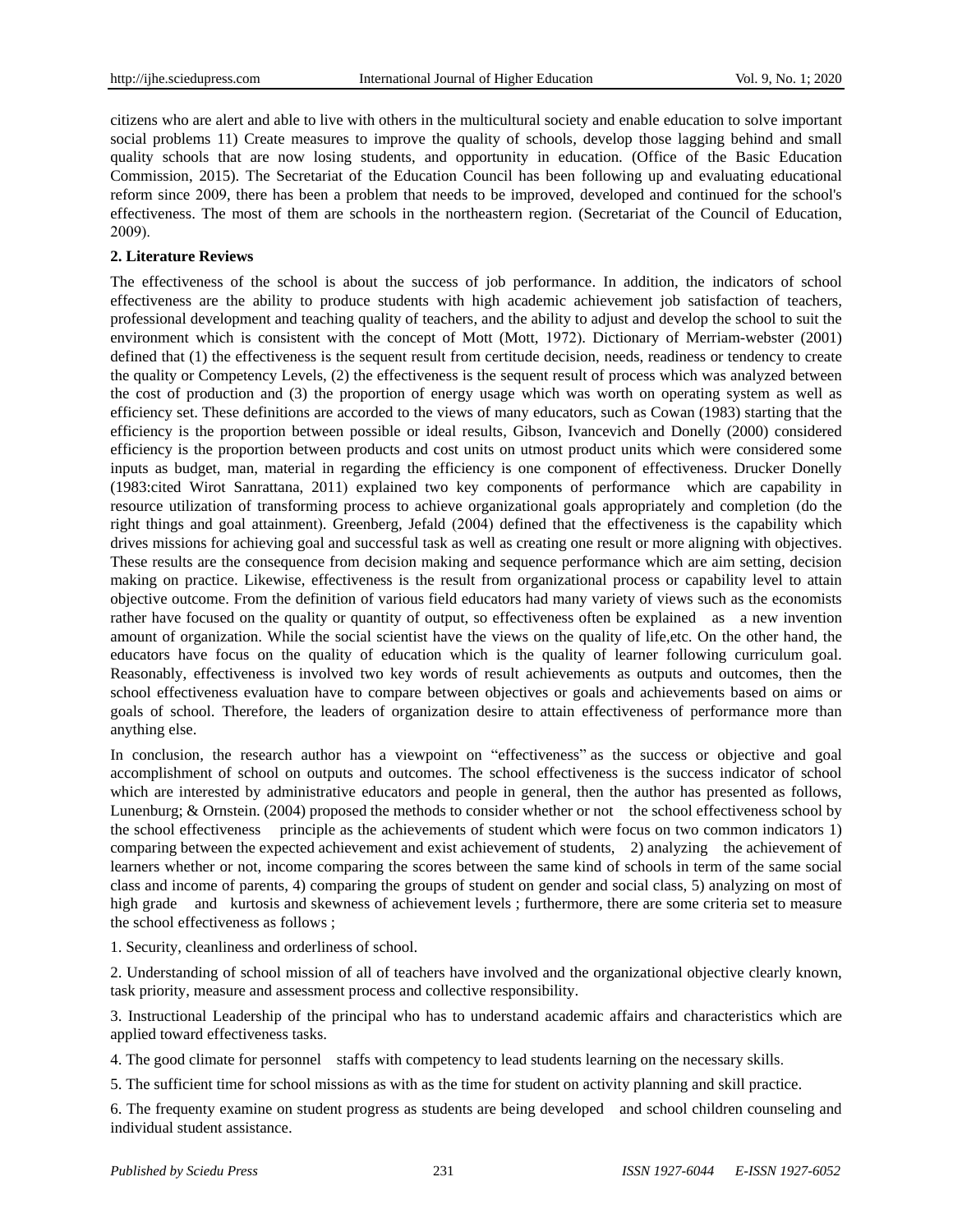7. The positive relationship between school and parents. Parents are encoraged to support the missions and school activity witch is consident very important.

Causal relationship model: Mongkut Chamnongnit (2013) studied the development of the causal relationship model of the factors influencing the academic administration effectiveness of small schools in the Northeastern region, Thailand which is summarized as follows ; 1) the causal relationship model of the factors influencing the academic administration effectiveness of small schools consisted of 6 latent variables and 29 indicators : 1) result variables is the academic administration effectiveness of small schools which consisted 4 indicators 2) exogenous latent variable - leadership of administrator with 5 indicators; instruction supervision, characteristic of role model, teacher competency enhancement, change agent and instruction, curriculum management 3) empowerment on effectiveness performance of teacher with 5 observable variables job satisfaction, teamwork, organizational relationship, collective responsibility and professional growth 4) employee motivation with 6 variables success opportunity creation , reward or compensation , good relationship making , job climate, capability acceptance, performance participation 5) learning process variables with 6 observable variables child-centred, thinking process, participation , variety activities, learning climate, integrated –learning management 6) ICT factors with 3 observable variables knowledge creation, management and ICT creative-utilization. The synthesis results on causal factors influencing the academic administration effectiveness of small schools in Khon Kaen Province was found that there were 17 components of theoretical framework. In this research process, the researcher used the criteria on frequency of components from 5 educators. views at and to select the component from the frequency at least 50 percentage of educator views. Then, there were 5 components for constanding the conceptual framework as 1) shared vision 2) academic leadership 3) school climate and environment improvement 4) quality of instruction and 5) student behaviors. The development of the causal relationship model is important in order to find the causal relationship which is direct factor affecting the effectiveness of the school are as follows: 1) shared vision, 2) academic leadership, 3) promoting the climate and environment in the school, 4) teacher teaching quality and 5) student behavior. The study of Phatthana Si Hanu (2010) about the causal relationship of factors affecting the effectiveness of small schools, found that the factors of direct influence on the effectiveness of the small schools are 4 factors which are earning process, management of organization, performance factors and learning organization and Supattara Wirawut (2011) studied factors affecting the effectiveness of primary schools under the Office of the Basic Education Commission In Nonthaburi, found that leadership factors of executives, participation of parents, desirable characteristics of students have a positive direct influence on school effectiveness, these factors directly and indirectly influence the school and can be used to predict the effectiveness.

# **3. Research Objectives**

The researcher specified the research objectives as follows

1.To examine the causal relationship model of factors affecting the effectiveness of primary schools in Khon Kaen Province with empirical data

2.To study factors which have direct, indirect, and overall influence on the effectiveness of primary schools

# **4. Research Methodology**

The population used in this research were school administrators and teachers in primary school of Khon Kaen Province, academic year 2018. The sample group consisted of 640 people, consisting of the school administrators and primary school teachers. Sample size that is suitable for data analysis using MPlus program by using the structural equation modeling (SEM) technique according to Hair et al. (1995, quoted in Theerawat Suksan, 2011) suggesting that the appropriate sample size is 200-300 samples and Comrey & Lee (1992); Hair et al (2010 quoted in Thanin Sinj Jaru, 2012) had suggested the sample size should be 10-20 times the number of observation variables in the research itself. In This research has 21 observable variables. The suitable and sufficient sample size should be at least 10 times x 21 observation variables equal to 210 samples up to 20 times x 21 observable variables equal 420 samples. The calculated result was the minimum sample size that can be used for analysis of the structural equation model (SEM).

The instrument used in this research was a 5 level rating scale questionnaire. Data were analyzed by program computer using the method of structural equation modeling (SEM). Basic statistics are mean and standard deviations for analysis of the consistency of the model, relationship of the theoretical factors and empirical data by the Path Analysis method, determined by the Goodness of Fit Measures.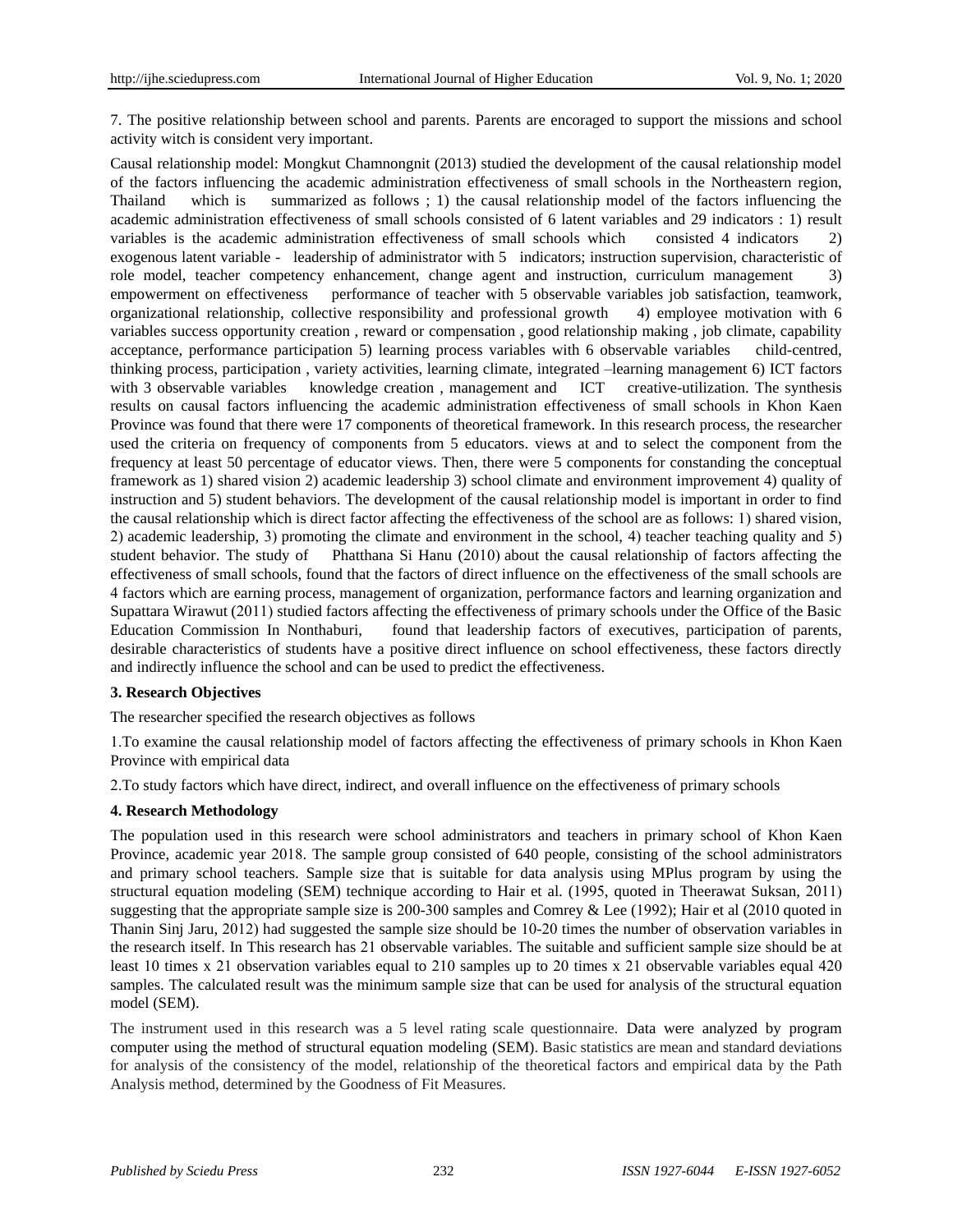# **5. Research Result**

The causal relationship model factors affecting the effectiveness of Khon Kaen primary schools consists of 5 latent variables or factors namely 1) school vision, 2) academic leadership, 3) promotion of school climate and environment, 4) quality teaching, and 5) learned behavior of students. As for causal relationship model of factors affecting the effectiveness of the above-stated schools, it is found that the construct validity is in congruence with the empirical data. The indices of congruence are Chi-Square at 94.793, df = 87, P-value=0.2662, TLI= 0.998, CFI=0.999, SRMR=0.031, RMSEA=0.013, with statistical significance at 01. The factors that directly and positively affect with statistical significance at .01 are 1) shared vision, 2) academic leadership, 3) teaching quality, respectively, The most indirect influential factors affecting the school effectiveness are 1) shared vision having indirect influence in positive manner to climate and environment of the schools affecting in positive manner to teachers' teaching quality, and 3) academic leadership having indirect influence in positive manner on school climate and environment that affect students' learning, respectively, as shown in Figure 1.



Chi-Square = 94.793, df = 87, P-value = 0.2662, TLI = 0.998, CFI = 0.999,  $SRMR = 0.031$ ,  $RMSEA = 0.013$ 

Figure 1. shows the relationship between the causal structure of the administrative factors affecting the effectiveness of Khon Kaen Primary School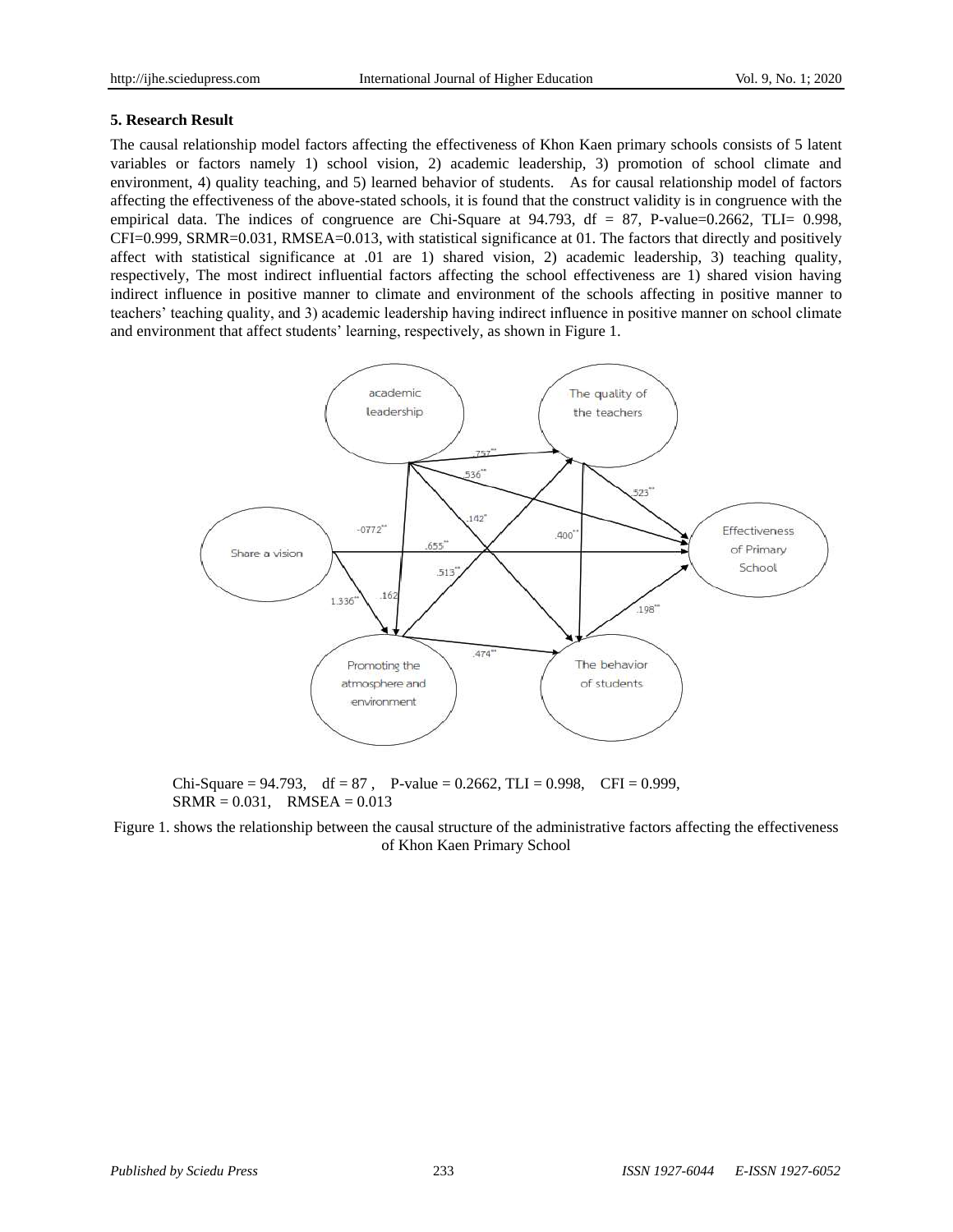| Effect                                                                                                        | DE        | IE                       | TE        |  |
|---------------------------------------------------------------------------------------------------------------|-----------|--------------------------|-----------|--|
| <b>SHS</b> to EFFE                                                                                            | $0.655**$ | $\overline{\phantom{0}}$ | $0.655**$ |  |
| <b>ACL</b> to EFFE                                                                                            | $0.536**$ |                          | $0.536**$ |  |
| TEA to EFFE                                                                                                   | $0.523**$ |                          | $0.523**$ |  |
| LER to EFFE                                                                                                   | $0.198**$ |                          | $0.198**$ |  |
| Direct effect from Latent Variable:                                                                           |           |                          |           |  |
| <b>SHS</b> to ENV                                                                                             | $1.336**$ |                          | $1.336**$ |  |
| <b>ACL</b> to ENV                                                                                             | $0.162**$ |                          | $0.162**$ |  |
| <b>ACL</b> to TEA                                                                                             | $0.757**$ |                          | $0.757**$ |  |
| <b>ACL</b> to LER                                                                                             | $0.142*$  |                          | $0.142*$  |  |
| <b>ENV</b> to <b>TEA</b>                                                                                      | $0.513**$ |                          | $0.513**$ |  |
| <b>ENV</b> to LER                                                                                             | $0.474**$ |                          | $0.474**$ |  |
| TEA to LER                                                                                                    | $0.400**$ |                          | $0.400**$ |  |
| Indirect effect from Latent Variable:                                                                         |           |                          |           |  |
| SHS to ENV to LER to EFFE                                                                                     |           | $2.008**$                | $2.008**$ |  |
| ACL to LER to EFFE                                                                                            |           | $0.34**$                 | $0.34**$  |  |
| ACL to TEA to EFFE                                                                                            |           | $1.28**$                 | $1.28**$  |  |
| ACL to ENV to LER to EFFE                                                                                     |           | $0.834**$                | $0.834**$ |  |
| TEA to LER to EFFE                                                                                            |           | $0.598**$                | $0.598**$ |  |
| Chi-Square = 94.793, df = 87, P-value = 0.2662, TLI = 0.998, CFI = 0.999, SRMR = 0.031,<br>$RMSEA =$<br>0.013 |           |                          |           |  |

The influence of variable loading to form the causal structure of the administrative factors affecting the effectiveness of Khon Kaen Primary School as in the table 1.

# **6. Summary and Discussion**

Results of variable studies of the effectiveness of Khon Kaen primary schools consists of 4 variables or factors namely 1) ability to produce students with high student achievement, 2) job satisfaction of teachers, 3) professional development and teaching quality of the teachers and 4) ability to adapt and develop schools to match the environment Mott (Mott, 1972) discussed the effectiveness of school consisting of 4 abilities which are ability to produce students with high academic achievement, ability to develop students to have a positive attitude, problem solving ability in schools and the ability to change and develop schools and also in consonant with the research of Anukul Srisombat (2013). the studied the model of the causal relationship of the multilevel factors affecting the effectiveness of school which were the ability to produce students with high academic achievement, the ability to adjust and develop the school, the ability to develop students to be good people and have a positive attitude, professional development and quality of personnel, and job satisfaction. Shared vision can be measured from 4 observable variables which are 1) creating vision, 2) articulating and explaining vision, 3) observing vision, and 4)being a good model. Shared vision (SHS) has a direct positive influence on the effectiveness of the school The shared vision also has a positive indirect influence on the effectiveness of the school through the promotion of the climate and environment in school (ENV) through the student's behavior (LER) in aligning with assumptions.

Academic leadership factors can be measured from 3 observable variables which are 1) personnel development according to their roles, 2) stimulating intelligence 3) promoting the academic learning climate. Academic Leadership (ACL) has the second direct influence and effectiveness of school performance. In addition, there are 3 indirect influences: 1) academic leadership (ACL) also has positive indirect influence through student learning behavior (LER) 2) academic leadership (ACL) has positive indirect influences through teacher quality of teaching (TEA) and 3) academic leadership (ACL) has positive indirect influences through the promotion of school atmosphere and environment (ENV) through learned behavior. Learning of student (LER) is consistent with the hypothesis that explains a feature that the leadership of the party was committed and dedicated to the members to work in line with the vision of the organization and coordinate the vision of the person to create job, teach skills as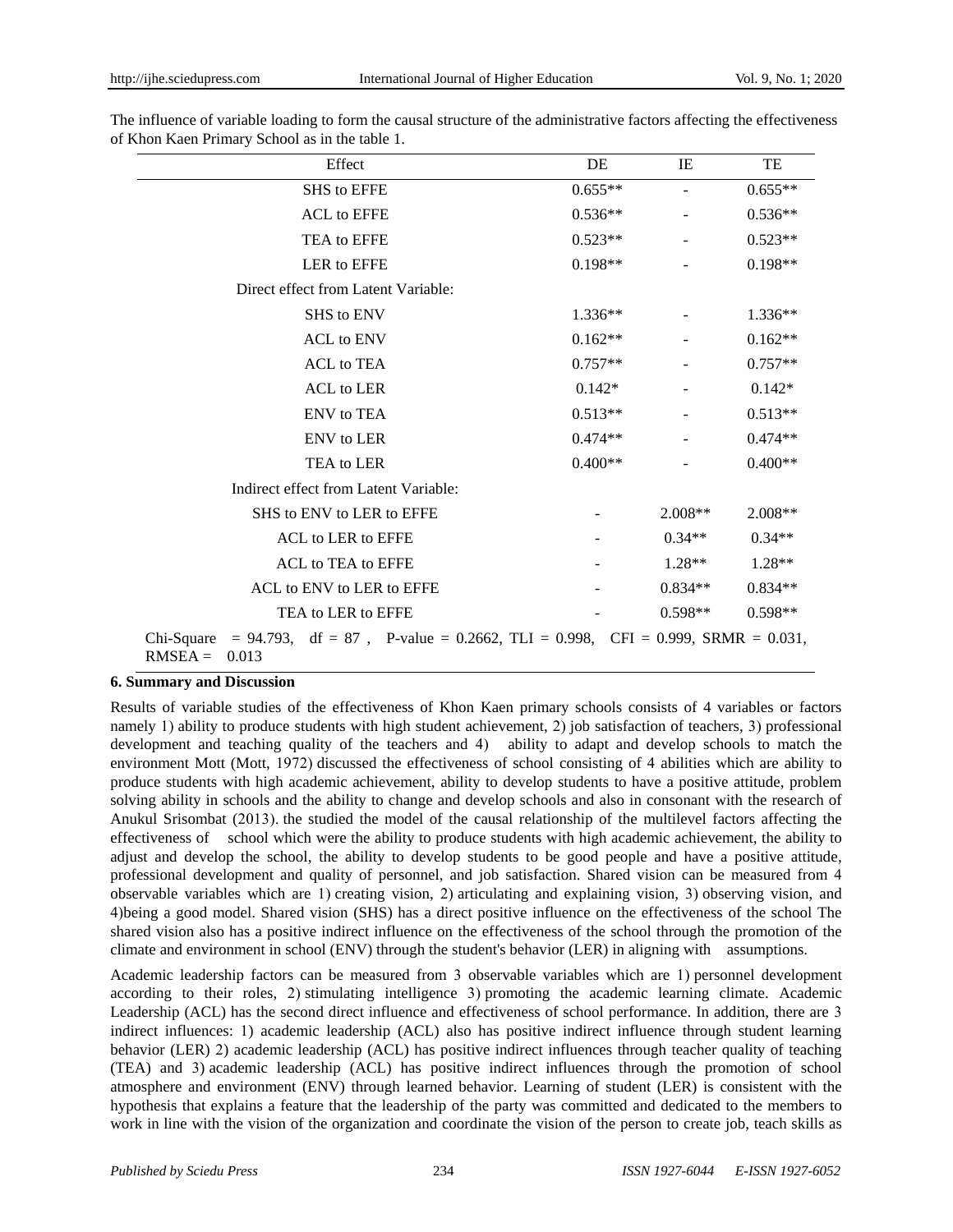well as being a helper to support the implementation of the organization's goals. It is also found that leadership has indirect influence through motivation, culture, mission and strategy, including organizational structure because the current executives must have academic leadership, encourage teachers to use teaching innovation, be a good role model in academic support and academic excellence of the school. Promote teaching-learning management that is of student-centered and supervision of teaching and learning to be in accordance with the specified teaching plan, which is in line with the educational reform guidelines from the educational reform that has resulted in schools nationwide to reform the learning process according to Article 24 of the National Education Act 1999, requiring schools to organize content and activities. In accordance with the interests aptitude of learners practice skills in thinking processes, management, coping, and applying knowledge to prevent and solve problems Organize activities for learners to learn from real experience. Arrange teaching and learning by blending various knowledge Promote and support teachers to create an climate, environment, media, and facilitate the learners to learn including learning to occur at any time and every place consistent with the research of Samrit Kangpeng (2008) and in accordance with Supattra Wirawut's (2012), Pramook Chusorn. (2018).

The quality of teaching factors can be measured from 4 observable variables which are 1) organize various learning processes 2) learners participate in the learning process 3) focus on thinking processes 4) developing positive attitude for students. There is direct influence on school effectiveness, having a positive indirect influence through student learning behavior (LER) consistent with the research of Somchit Udom (2004), studying the factors affecting the success of the administration of private elementary schools in the southern region, found that teaching quality of teachers affect academic achievement and also affect school administration.

Student behavioral factors can be measured from 3 observable variables which are 1) attention to the lesson, 2) enthusiasm and 3) interested in learning. There is a direct positive influence on the effectiveness of the school without indirect influence in accordance with the hypothesis be explain that the student's learning behavior demonstrates the characteristics of the students that demonstrate attention to the lesson enthusiasm interested in learning, determination and being able to know planning and learning methods while studying. Consistent with the research of Anukul Srisombat (2013), studying the model of the causal relationship of the multilevel level factors affecting the effectiveness of the school Loei Educational Service Area Office, Area 2. The results of the analysis of the influence of multilevel causal factors on school effectiveness found that at the personal level, the influential factors overall, the highest school effectiveness was the teacher learning process behavior (0.64), student behavior (0.61), classroom atmosphere (0.46), and the sense of belonging to the organization (0.23).

# Policy Recommendation

1) Education area administrators can utilize the results of research to determine a policy on school effectiveness development.

2) School administrators can utilize the results of research to set direction, process, strategy and strategic for improving school effective to more efficiency.

3) The research results found that factors were most affected directly and indirectly to school effectiveness of primary school as shared vision, academic leadership, behavior of teacher, behavior of student, school climate and environment orderly. Thus, the administrators should determine direction policy and strategic on factors development corresponding to condition, problems, emphasis points continuously.

# Practical Recommendation

The research results found that the effectiveness of primary school in Khon Kaen province which were arrange in descending order as production competency, high learning achievement of student, reforming and developing competency toward environment, instruction quality and profession development of teacher and job satisfaction of teacher. Therefore, education area office and schools are the operating unit which have to consider the information and improve some weakness as job satisfaction of teacher practically.

# **7. Research Recommendation**

1) This research study only the sample of primary school in Khon Kaen province. It will be more benefit if research are processed on managerial factors affecting school effectiveness in primary school in term of multi-level study which collect data from the samples of all primary school in Thailand to find out the guideline of causal relationship factors influencing school effectiveness extensively.

2) After developing the model, case study method is very benefit and useful to develop the managerial factors and then compare results and find out suitable and possible guideline.